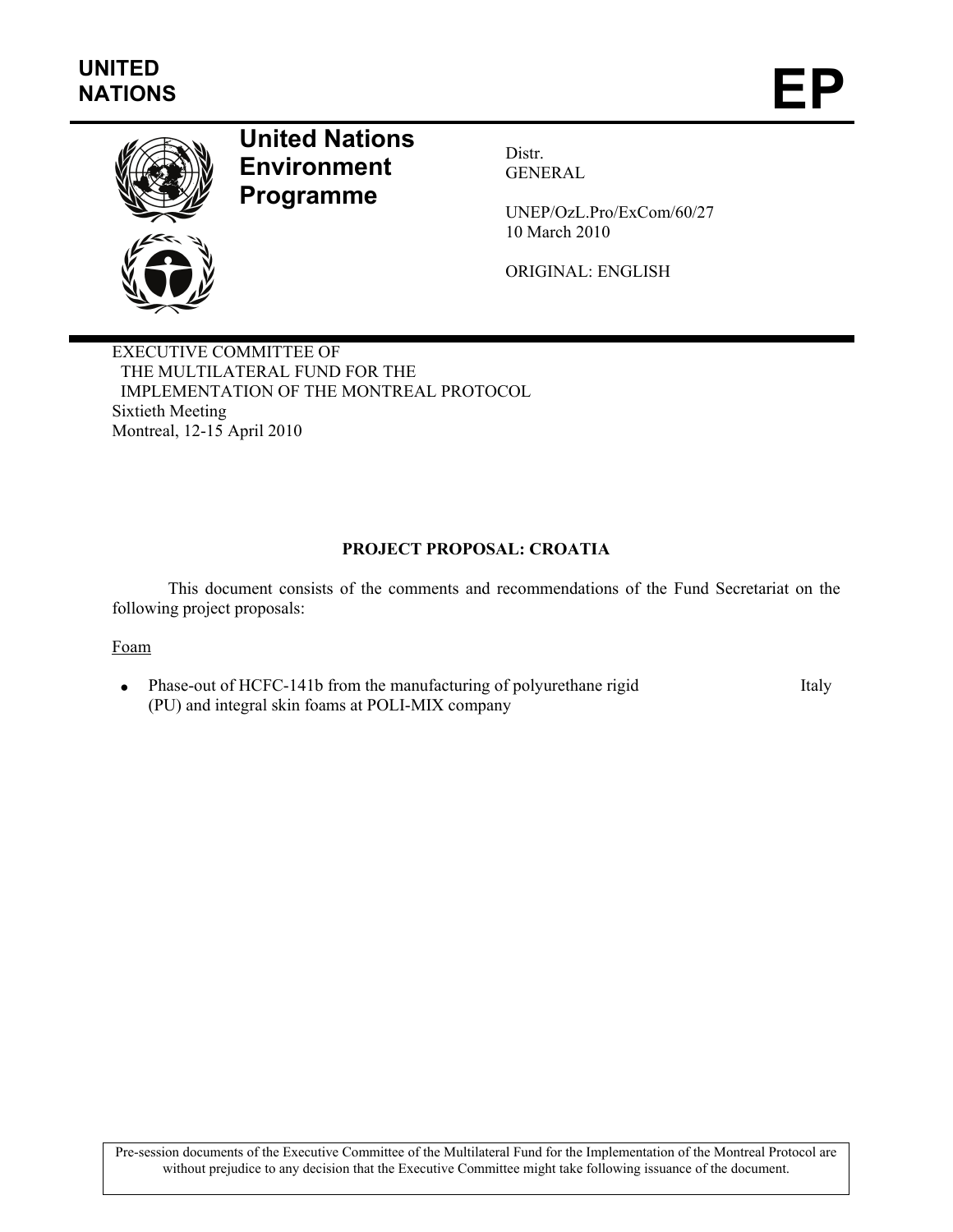# **PROJECT EVALUATION SHEET – NON-MULTI-YEAR PROJECT CROATIA**

#### **PROJECT TITLE(S) BILATERAL/IMPLEMENTING AGENCY**

(a) Phase-out of HCFC-141b from the manufacturing of polyurethane rigid (PU) Italy and integral skin foams at POLI-MIX company

| NATIONAL CO-ORDINATING AGENCY | Ministry of Environment Protection, Physical Planning |  |
|-------------------------------|-------------------------------------------------------|--|
|                               | and Construction                                      |  |

# **LATEST REPORTED CONSUMPTION DATA FOR ODS ADDRESSED IN PROJECT A: ARTICLE-7 DATA (ODP TONNES, 2008, AS OF FEBRUARY 2010)**

| $\overline{\phantom{0}}$<br>$\cdot$ |  |
|-------------------------------------|--|
|                                     |  |
|                                     |  |

## **B: COUNTRY PROGRAMME SECTORAL DATA (ODP TONNES, 2008, AS OF FEBRUARY 2010)**

| ODS             |               |              |               |  |
|-----------------|---------------|--------------|---------------|--|
| C-141b<br>HCFC- | $-71$<br>J.11 |              |               |  |
| HCFC-22         | 3.80          | <b>Total</b> | - -<br>$\sim$ |  |

# **CFC consumption remaining eligible for funding (ODP tonnes)** 0.0

| <b>CURRENT YEAR BUSINESS PLAN</b> |     | Funding US \$               | Phase-out ODP tonnes |
|-----------------------------------|-----|-----------------------------|----------------------|
| <b>ALLOCATIONS</b>                | (a) | Based on decision 55/43 (b) | n/a                  |

| <b>PROJECT TITLE:</b>                               | Poli-Mix                     |
|-----------------------------------------------------|------------------------------|
| ODS use at enterprise (ODP tonnes):                 | 1.76                         |
| ODS to be phased out (ODP tonnes):                  | 1.76                         |
| ODS to be phased in (ODP tonnes):                   | 0                            |
| Project duration (months):                          | 24                           |
| Initial amount requested (US \$):                   | 251,917                      |
| Final project costs (US \$):                        |                              |
| Incremental Capital Cost:                           | 210,000                      |
| Contingency                                         | 21,000                       |
| $(10\%)$ :                                          |                              |
| <b>Incremental Operating</b>                        | 20,917                       |
| Cost:                                               |                              |
| <b>Total Project Cost:</b>                          | 251,917                      |
| Local ownership $(\%)$ :                            | 100                          |
| Export component (%):                               | $40\%$ <sup>1</sup>          |
| Requested grant (US \$):                            | 251,917                      |
| Cost-effectiveness (US \$/kg):                      | 15.74                        |
| Implementing agency support cost (US \$):           | 32,749                       |
| Total cost of project to Multilateral Fund (US \$): | 284,666                      |
| Status of counterpart funding (Y/N):                | n/a                          |
| Project monitoring milestones included $(Y/N)$ :    | Yes                          |
| <b>SECRETARIAT'S RECOMMENDATION</b>                 | For individual consideration |

 1 Export to Article 5 countries only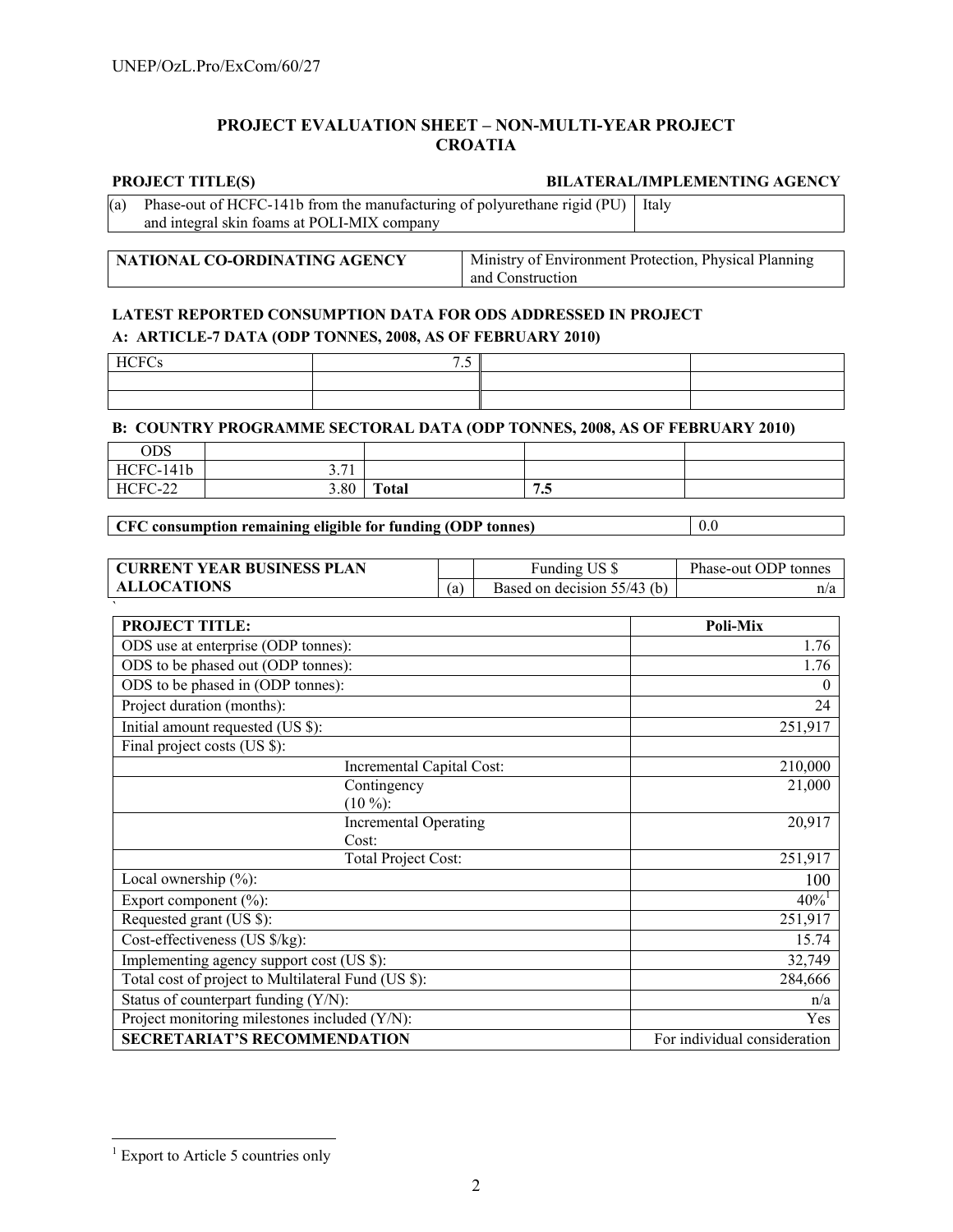# **PROJECT DESCRIPTION**

1. On behalf of the Government of Croatia, the Government of Italy has submitted to the 60th Meeting of the Executive Committee a project proposal to phase out 1.76 ODP tonnes (16.0 tonnes) of HCFC-141b used in the manufacturing of rigid polyurethane (PU) and integral skin foam at Poli-Mix. The total cost of the project is US \$251,917 and agency support costs of US \$32,749 for Italy.

# Background

2. At its 59<sup>th</sup> Meeting, the Executive Committee considered an investment project proposal for the phase-out of HCFC-141b used in the production of foams at two enterprises in Croatia, submitted by UNIDO. One company, Pavusin, selected pentane as the replacement technology, and the other, Poli-Mix, selected a blend of HFCs because the very limited space in which the company operated, the high capital costs, and the associated levels of blowing agent required made the risks linked to using hydrocarbons highly unacceptable.

3. Although the commitment of the Government of Croatia to completely phase out HCFC consumption by 2016 was indicated in the proposal submitted to the  $59<sup>th</sup>$  Meeting, some members of the Executive Committee raised their concerns on providing funding for accelerated HCFC phase-out. Other members considered that the projects constituted a special case and should be approved on an exceptional basis pending any HCFC phase-out funding guidelines. At the end of its deliberation, the Executive Committee, *inter alia,* approved the project for Pavusin and deferred the project for Poli-Mix to a subsequent Meeting (decision 59/32).

# Project description

4. The project at Poli-Mix aims to phase out 1.76 ODP tonnes (16.0 tonnes) of HCFC-141b used in the manufacturing of rigid and integral skin polyurethane foams at Poli-Mix. The company, founded in 1998, produces rigid polyurethane foam blocks for the building construction and shipyard industries, as well as flexible moulded and integral skin foams for furniture, sport equipment and rail coaches.

- 5. The project has been prepared based on two alternative technologies:
	- (a) HFC-365/227 technology (as submitted to the  $59<sup>th</sup>$  Meeting). The company operates three 25-year or older low-pressure dispensers that were initially purchased second hand. It will replace one of the existing dispensers with a new low-pressure dispenser and continue to use the two others until the end of their useful life.
	- (b) Water-based technology. For the production of rigid polyurethane foams, this technology would require a new 250-300 kg/min dispenser with temperature-controlled storage tanks (the heat created inside the foam block due to the fast reaction of water with isocyanate would result in a reduced production capacity). For integral skin foams, the existing foam dispenser would be retrofitted for refrigerated thermal control and variable ratio control, and a high-volume low-pressure spray system, mold-preheating oven, a coating drying system and in-mold coating exhaust booth would be required.
- 6. The costs of the two alternative technologies are summarized in the table below:

| <b>Item</b>                          | Water-based (US\$) | HFC-365/227(US \$) $(*)$ |
|--------------------------------------|--------------------|--------------------------|
| HFC 365/227 supply system from drums |                    | 5.000.0                  |
| Foam dispensing equipment            | -                  | 50,000.0                 |
| Alarm system for HFC 365/227         | -                  | 7,000.0                  |
| New LP 250 kg/min foaming machine    | 85,000             |                          |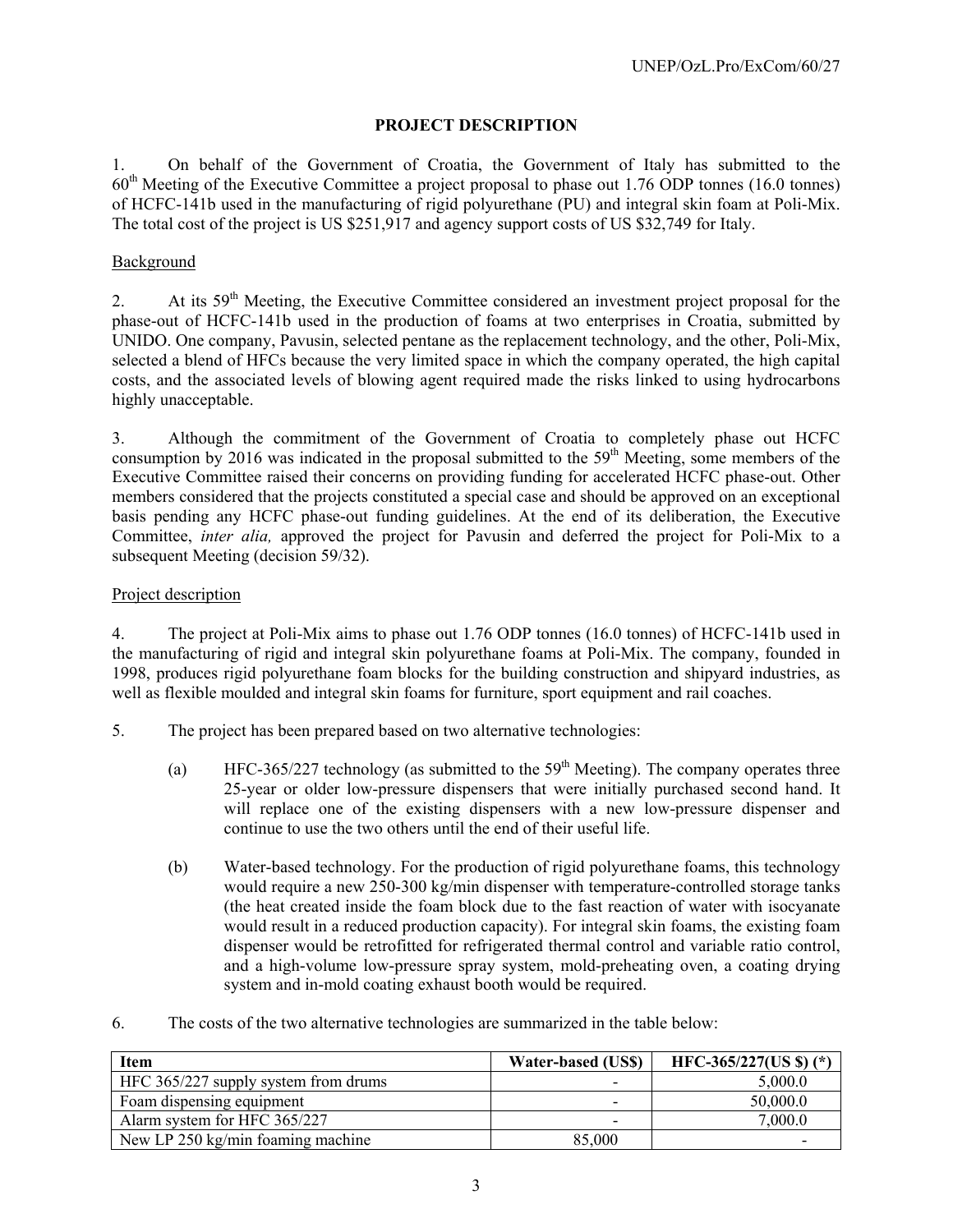| <b>Item</b>                                            | <b>Water-based (US\$)</b> | HFC-365/227(US \$)(*) |
|--------------------------------------------------------|---------------------------|-----------------------|
| Retrofit of dispenser for refrigerated thermal control | 10,000                    |                       |
| Retrofit of dispenser for variable ratio control       | 10,000                    |                       |
| In-mold coating high-volume LP spray system            | 25,000                    |                       |
| Mold preheating oven                                   | 10,000                    |                       |
| Infrared coating drying system                         | 10,000                    |                       |
| In-mold coating exhaust booth                          | 10,000                    |                       |
| Technology transfer and training                       | 20,000                    | 20,000                |
| Training for in-mold coating                           | 10,000                    |                       |
| Trials and commissioning                               | 20,000                    | 20,000                |
| Subtotal capital costs                                 | 210,000                   | 102,000               |
| Contingency (10 per cent)                              | 21,000                    | 10,200                |
| Total capital costs                                    | 231,000                   | 112,200               |
| Operating costs $(**)$                                 | 20,917                    | 24,277                |
| Total project cost                                     | 251,917                   | 136,477               |
| Cost effectiveness (US $\frac{8}{kg}$ )                | 15.74                     | 8.53                  |

(\*) Costs as agreed at the  $59<sup>th</sup>$  Meeting.

(\*\*) Based on a one-year period.

## **SECRETARIAT'S COMMENTS AND RECOMMENDATION**

## **COMMENTS**

7. The Secretariat reviewed the project in the context of the policy paper on the revised analysis of relevant cost considerations surrounding the financing of HCFC phase-out, submitted to the  $55<sup>th</sup>$  Meeting (UNEP/OzLPro/ExCom/55/47), relevant decisions adopted on HCFC phase-out, as well as relevant guidelines and policies relating to the approval of foam projects by the Multilateral Fund.

Relationship between the phase-out project and the HPMP for Croatia

8. The following information on the relationship between the HCFC phase-out foam projects (including the project that was approved at the  $59<sup>th</sup>$  Meeting) and the HPMP for Croatia was included in the proposal:

- (a) The Government of Croatia considered submitting its HPMP to the  $60<sup>th</sup>$  Meeting. However, the last stakeholder meeting where the final HPMP was considered took place two days after the due date for submission of projects to the Committee. Accordingly, the HPMP will be submitted to the  $61<sup>st</sup>$  Meeting;
- (b) The total amount of HCFCs associated with the two projects, which represents over 40 per cent of the total HCFC consumption in Croatia, will be deducted from the starting point for aggregate reductions in HCFC consumption. Furthermore, early conversion of these companies will reduce the total amount of HCFC-141b contained in foams (banks), thereby reducing future emissions of HCFCs from these banks into the atmosphere;
- (c) Excluding the HCFCs used by the two foam manufacturing enterprises, the remaining total consumption is in the refrigeration servicing sector. Therefore, conversion of the foam sector is independent of the phase-out plan in the refrigeration servicing sector;
- (d) Furthermore, according to Croatian law, HCFCs have to be entirely phased out by 1 January 2016. Accession to the European Union before the above mentioned date may require additional measures to phase out HCFCs even earlier.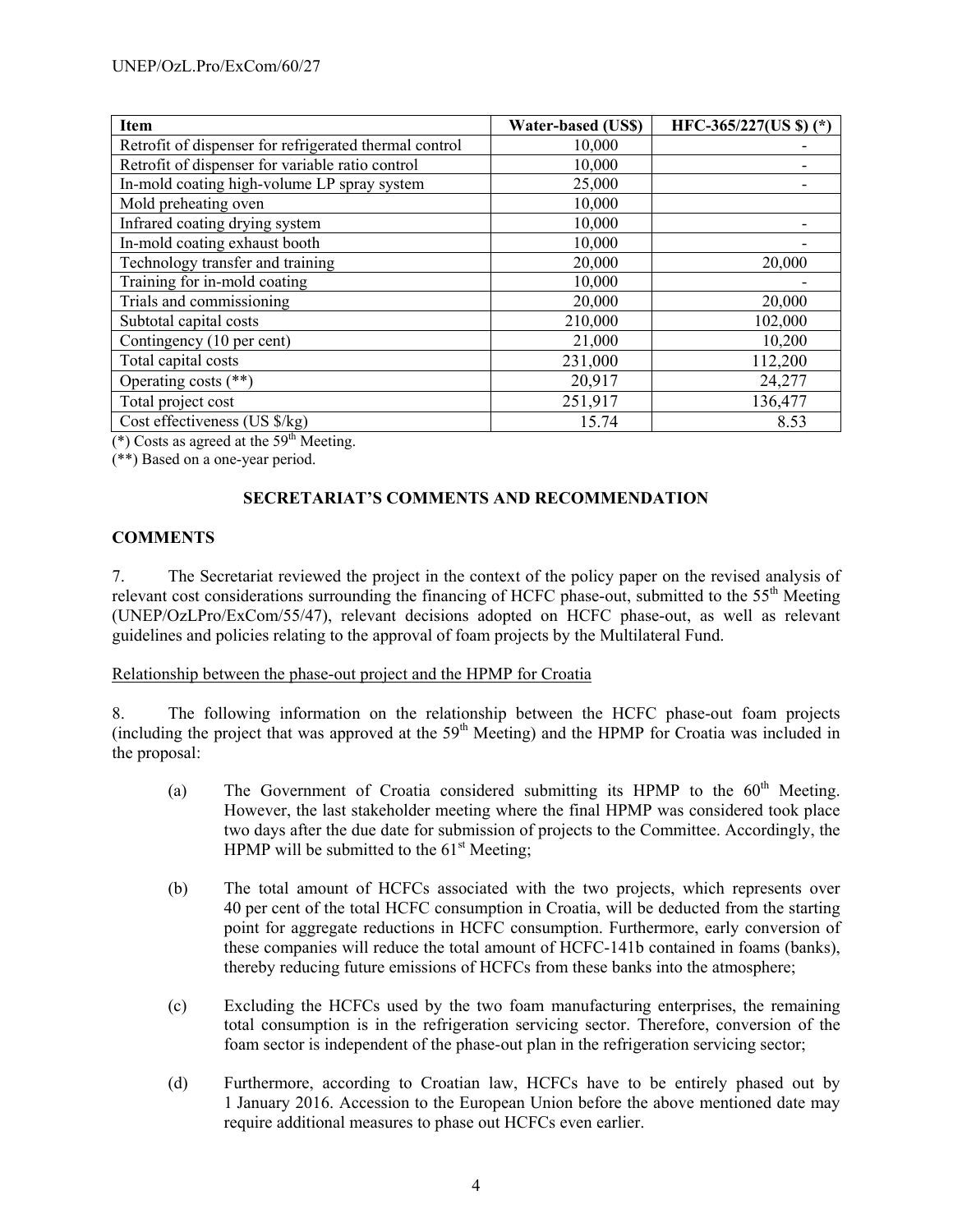# Selection of alternative technologies and costs

9. Based on the discussion held at the  $59<sup>th</sup>$  Meeting, the project proposal for the conversion of Poli-Mix was redesigned to replace HCFC-141b with a water-blown system. In providing an explanation for not considering methyl formate as a potential replacement for HCFC-141b, the Government of Italy indicated that it had considered the technology; however, it was not acceptable to the enterprise for various reasons, including the limited space, safety-related issues for using flammable blowing agents, and the fact that methyl formate is not commercially available in the country. After consideration of the alternative technologies, Poli-Mix has selected the water-blown technology as the preferred alternative. Total costs for using this technology as a replacement amount to US \$251,917.

10. All cost issues have been addressed and agreed between the Government of Italy and the Secretariat. The cost of the project for the conversion of Poli-Mix from HCFC-141b to HFC-365/227 as originally submitted to the  $59<sup>th</sup>$  Meeting was US \$287,941. After discussions on the eligibility of the request for a premixing unit that was not in the baseline, on the age of the foaming dispensers in operation, on the eligibility for technical assistance for systems houses, and on the calculation of the incremental operating costs for a one-year period, the cost of the project was adjusted at US \$136,477.

## Impact on the environment

11. The Secretariat attempted to make a preliminary calculation of the impact on the climate of HCFC consumption through the foam project in Croatia (considering both technologies), based only on the GWP values of the blowing agents and their level of consumption before and after conversion. According to this methodology, once the project is completed:

- (a) HFC-365/227 technology: 16.0 metric tonnes of HCFC-141b will be phased out, 10.40 tonnes of HFC365/227 will be phased in, and 1,382 tonnes of  $CO<sub>2</sub>$  that would have been emitted into the atmosphere will have been avoided;
- (b) Water blown technology: 16.0 metric tonnes of HCFC-141b will be phased out and  $11,408$  tonnes of  $CO<sub>2</sub>$  that would have been emitted into the atmosphere will have been avoided:

| <b>Substance</b>         | <b>GWP</b> | Tonnes/year | CO2-eq (tonnes/year) |
|--------------------------|------------|-------------|----------------------|
| <b>Before conversion</b> |            |             |                      |
| Before conversion        |            |             |                      |
| HCFC-141b                | 713        | 16.0        | 11,408               |
| <b>After conversion</b>  |            |             |                      |
| Water blown              |            |             |                      |
| HFC-365/227              | 964        | $10.4$ (*   | 10,026               |
| Net impact               |            |             |                      |
| Water blown              |            |             | (11, 408)            |
| HFC-365/227              |            |             | (1, 382)             |

(\*) Based on a HCFC-141b: HFC-365/227 ratio of 1.00:0.65.

# **RECOMMENDATIONS**

12. Recalling its decision 55/43(b), by which the Executive Committee invited bilateral and implementing agencies to prepare and submit project proposals to the Secretariat for those HCFC uses addressed in paragraphs (c), (d), (e) and (f) of the decision so that it could choose those projects that best demonstrated alternative technologies and facilitated the collection of accurate data on incremental capital cost and incremental operating costs or savings, as well as other data relevant to the application of the technologies, the Executive Committee may wish to consider approving the project for the phase-out of